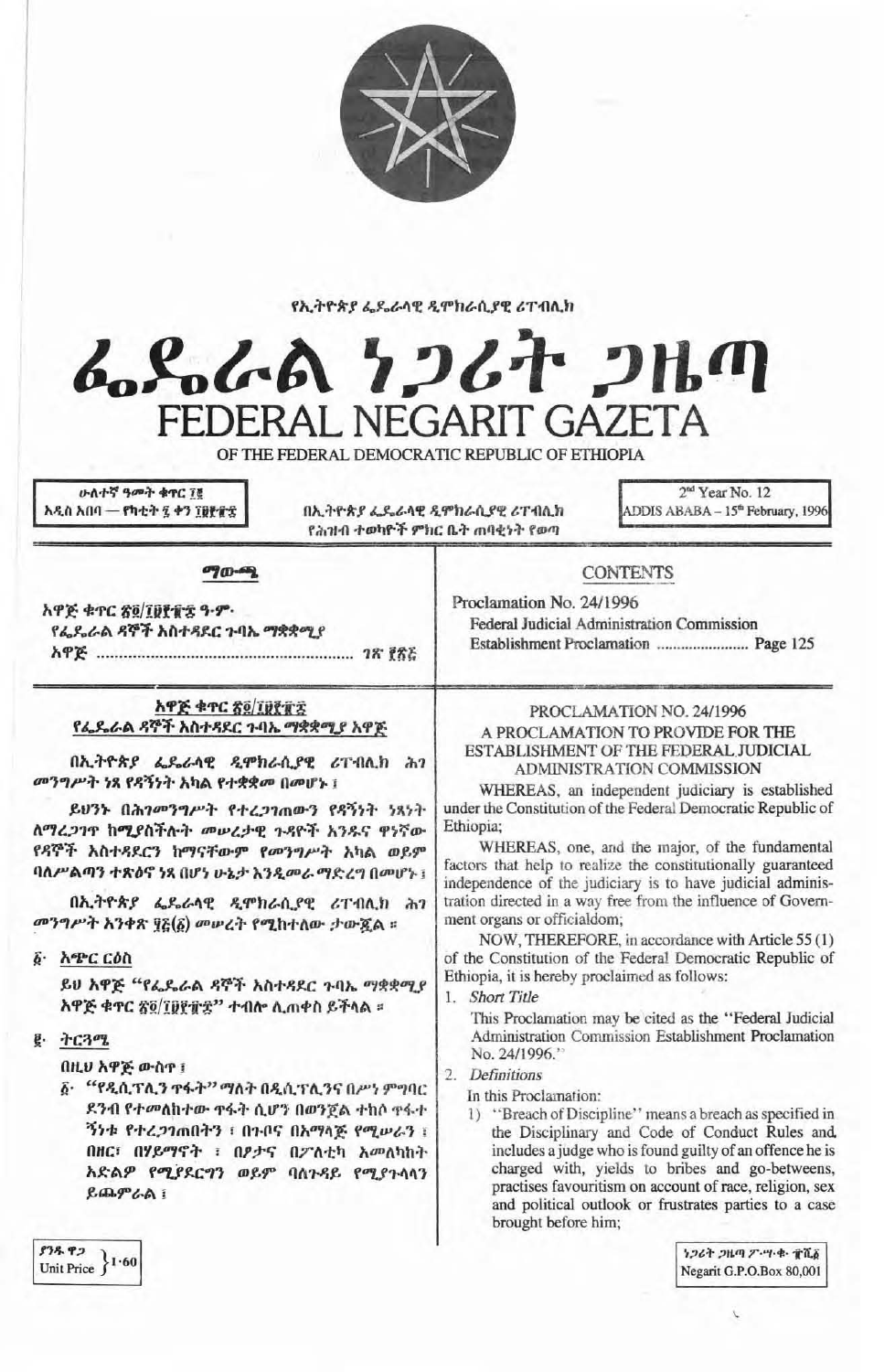# 78 [82 } 26} 214 \$PC 18 (h+} 2 47 198 ft 3. Negarit Gazeta - No. 12 15<sup>th</sup> February 1996 - Page 126

|                                                                                                                                                                                                                                                                                                                                                                                                                                                                                                                                                                                                                                      | $\frac{1}{2}$ $\frac{1}{2}$ $\frac{1}{2}$ $\frac{1}{2}$ $\frac{1}{2}$ $\frac{1}{2}$ $\frac{1}{2}$ $\frac{1}{2}$ $\frac{1}{2}$ $\frac{1}{2}$ $\frac{1}{2}$ $\frac{1}{2}$ $\frac{1}{2}$ $\frac{1}{2}$ $\frac{1}{2}$ $\frac{1}{2}$ $\frac{1}{2}$ $\frac{1}{2}$ $\frac{1}{2}$ $\frac{1}{2}$ $\frac{1}{2}$ $\frac{1}{2}$                                                                                                                                                                                                                                                                                                                                                                                                                                                                                                                                                                                                                                         |
|--------------------------------------------------------------------------------------------------------------------------------------------------------------------------------------------------------------------------------------------------------------------------------------------------------------------------------------------------------------------------------------------------------------------------------------------------------------------------------------------------------------------------------------------------------------------------------------------------------------------------------------|-------------------------------------------------------------------------------------------------------------------------------------------------------------------------------------------------------------------------------------------------------------------------------------------------------------------------------------------------------------------------------------------------------------------------------------------------------------------------------------------------------------------------------------------------------------------------------------------------------------------------------------------------------------------------------------------------------------------------------------------------------------------------------------------------------------------------------------------------------------------------------------------------------------------------------------------------------------|
| "ጉልህ የሆነ የሥራ ችሎታና ቅልዋፍና ማነስ" ማለት በዲሲፕ<br>ę.<br>ሊንና በሥነ ምግባር ደንብ የተመለከተው ሲሆን በዳኝነት<br>ሥራው ላይ ሙያው ከሚጠይቀው የትምህርትና የልምድ<br>ችሎታ በታች የሆነ የሕግና የፍሬ ነገር ስሕተት የሚፈጽምን<br>ወይም ከሚገባው ጊዜ በላይ ክርክር የሚያራዝምን<br>$R$ 60 $P$ $A$<br>የዳኞች አስተዳደር ጉባኤ መቋቋም<br>ŕ٠<br>ኖፌጼራል ዳኞች አስተዳደር ጉባዔ (ከዚሀ በኋላ "ጉባዔው"<br>እየተባለ የሚጠራ) በዚህ አዋጅ ተቋቁሟል ።                                                                                                                                                                                                                                                                                                                  | 2) "Manifest Incompetence and Inefficiency" means<br>what is specified in the Disciplinary and Code of<br>Conduct Rules and includes a judge who commits an<br>error of law and fact unbecoming to the competence<br>by training and experience which the profession<br>requires or who unduly delays the disposal of cases.<br>3. Establishment of the Judical Administration Commission<br>The Federal Judicial Administration Commission<br>(hereinafter referred to as "the Commission") is hereby                                                                                                                                                                                                                                                                                                                                                                                                                                                      |
| የንባዔው አባላት<br>$\overline{0}$ .<br>δ· 7-ባዔው የሚከተሉት አባላት ይኖሩታል ፣<br>ሀ) የፌዴራል ጠቅላይ ፍርድ ቤት ፕሬዚዳንት<br>ለ) የፌዴራል ጠቅላይ ፍርድ ቤት ምክትል<br>ሐ) የሕዝብ ተወካዮች ምክር ቤት ሦስት<br>$\overline{\mathbf{12}}$<br><sup>an</sup> ) ከፌዶራል ጠቅላይ ፍርድ ቤት ዳኞች በሥራ<br>ው) የፌዴራል ከፍተኛ ፍርድ ቤት                                                                                                                                                                                                                                                                                                                                                                              | established.<br>4. Members of the Commission<br>1) The Commission shall have the following members:<br>(a) the President of the Federal<br>(b) the Vice-President of the Federal<br>(c) three members of the House<br>(d) the most senior judge of the Federal<br>(e) the President of the Federal High Court  "<br>(f) the most senior judge of the                                                                                                                                                                                                                                                                                                                                                                                                                                                                                                                                                                                                        |
| ሬ) ክፌዴራል ከፍተኛ ፍርድ ቤት ዳኞች በሥራ<br>በ) የፌዴራል የመጀመሪያ ደረጃ ፍርድ ቤት<br><u>ළ - ጉባዔው የራሱን ፀሐፊ ከአባላቱ መካከል ይመርጣል ።</u><br>ሰብሳቢው በማይኖርበት ጊዜ የጠቅላይ ፍርድ ቤት<br>ምክትል ፕሬዚዳንት ሰብሳቢውን ተክቶ ይሰራል ።<br>ጅ· የኅብዔው ሥልጣንና ተግባር                                                                                                                                                                                                                                                                                                                                                                                                                                   | (g) the President of the Federal<br>The Commission shall select its own Secretary from<br>2)<br>among its members.<br>3) The Vice-President of the Supreme Court shall serve<br>in the Chairman's stead while he is absent.<br>5. Powers and Duties of the Commission<br>The Commission shall have the following powers and<br>duties:                                                                                                                                                                                                                                                                                                                                                                                                                                                                                                                                                                                                                      |
| ንብዔው ከዚህ በታች የተዘረዘሩት ሥልጣንና ተግባሮች<br>ይኖሩታል!<br>በጉባዔው አባላት ከተጠቆሙ ዕጩዎች መካከል በዚህ<br>$\vec{b}$ .<br>አዋጅ እንቀጽ ፰ መሠረት ለዳኝነት ብቁ የሆኑትን ዕጩ<br>ዳኞች ይመርጣል ፣<br>በሕገመንግሥቱ እንቀጽ ፹፩ (፬) መሥረት የክልል ዳኞች<br>$\mathbf{g}$ .<br>አስተዳደር ጉባዔ በሚያቀርብለት የክልል ጠቅላይና<br>ከፍተኛ ፍርድ ቤት እጩ ዳኞች ላይ አስተያየቱን ይሰጣል፣<br>የፌዴራል ዳኞች የሚመሩበትን የዲሲፕሲንና የሥነ<br>Ë٠<br>ምግባር ደንብ ያወጣል ፣<br>ስስፌዶሬል ዳኞች ዝውውር ፣ ደመወዝ ፣ አበል ፣ የደረጃ<br>$\vec{0}$<br>ዕድንት ፣ ሀክምናና ምደባ ይወስናል ፣<br>በዚህ አዋጅ አንቀጽ ፱ መሠረት የሚቀርቡ ጉዳዮችን<br>$\tilde{c}$ .<br>መርምሮ በሕገ መንግሥቱ እንቀጽ ሮ፱(፬) መሠረት<br>ይወስናል ፤ ውሳኔው በሀዝብ ተወካዮች ምክር ቤት<br>እስከሚጸድቅ ድረስ ዳኛውን ከሥራ ለማገድ ይችላል ።<br>ዝርዝሩ በዳኞች የዲሲፕሊንና የሥነ ምግባር ደንብ<br>ይወሰናል ፡፡ | 1) to select those who qualify for judgeship in accor-<br>dance with Article 8 of this Proclamation from<br>among candidates nominated by members of the<br>Commission;<br>to forward its opinion on the list of Regional Supreme<br>2)<br>and High Court candidate-judges, submitted to it by a<br>Regional Judicial Administration Commission pur-<br>suant to article 81 (4) of the Constitution;<br>3) to issue the Disciplinary and Code of Conduct Rules<br>for federal judges;<br>to decide on the transfer, salary, allowance, promotion,<br>4)<br>medical benefits and placement of federal judges;<br>5) to examine and decide, in accordance with Article 79<br>(4) of the Constitution, matters presented to it<br>pursuant to article 9 herein. It may suspend a judge<br>until the decision is approved by the House of<br>Peoples' Representatives, subject to details to be<br>determined in the Disciplinary and Code of Conduct<br>Rules. |
| የጉባዔው ስብሰባ<br>$\vec{a}$ .<br>ጉባዔው በወር አንድ ጊዜ መደበኛ ስብሰባ ያደርጋል ፣<br>$\delta$ .<br>ሆኖም አስፈላጊ ሆኖ ሲገኝ በማናቸውም ጊዜ ሊሰበሰብ<br>$E + \Lambda$<br>ከጉባዔው አባላት አብዛኛዎቹ ከተገኙ ምልዓተ ጉባዔ<br>ğ.<br>EIF6<br>የጉባዔው ውሣኔዎች በድምፅ ብልጫ ያልፋሉ ፣ ሆኖም<br>ŕ٠<br>ድምጽ እኩል በኩል የተከፌለ እንደሆነ ሰብሳቢው ወሣኝ<br>ድምጽ ይኖረዋል ።<br>፬· የዲሲፕሊን ክስ የቀረበበት ማንኛውም የጉባኤ አባል ዳኛ<br><i>ጉዳ</i> ዩ በሚታይበት ጊዜ በንባዔው ስብሰባ ላይ በአባልነት<br>መቀመጥ አይችልም ።                                                                                                                                                                                                                                               | 6. Meetings of the Commission<br>1) The Commission shall hold a regular meeting once in<br>a month; however, it may meet at any time where<br>found necessary.<br>There shall be a quorum where a majority of the<br>2)<br>members of the Commission are present.<br>Decisions of the Commission shall be passed by a<br>3)<br>majority vote; in case of a tie, however, the Chairman<br>shall have a casting vote.<br>A judge who is a member of the Commission, and<br>4)<br>against whom disciplinary proceedings are instituted,<br>may not sit in meetings of the Commission while his<br>case is under investigation.                                                                                                                                                                                                                                                                                                                                 |

መቀመዋ አይችልም ።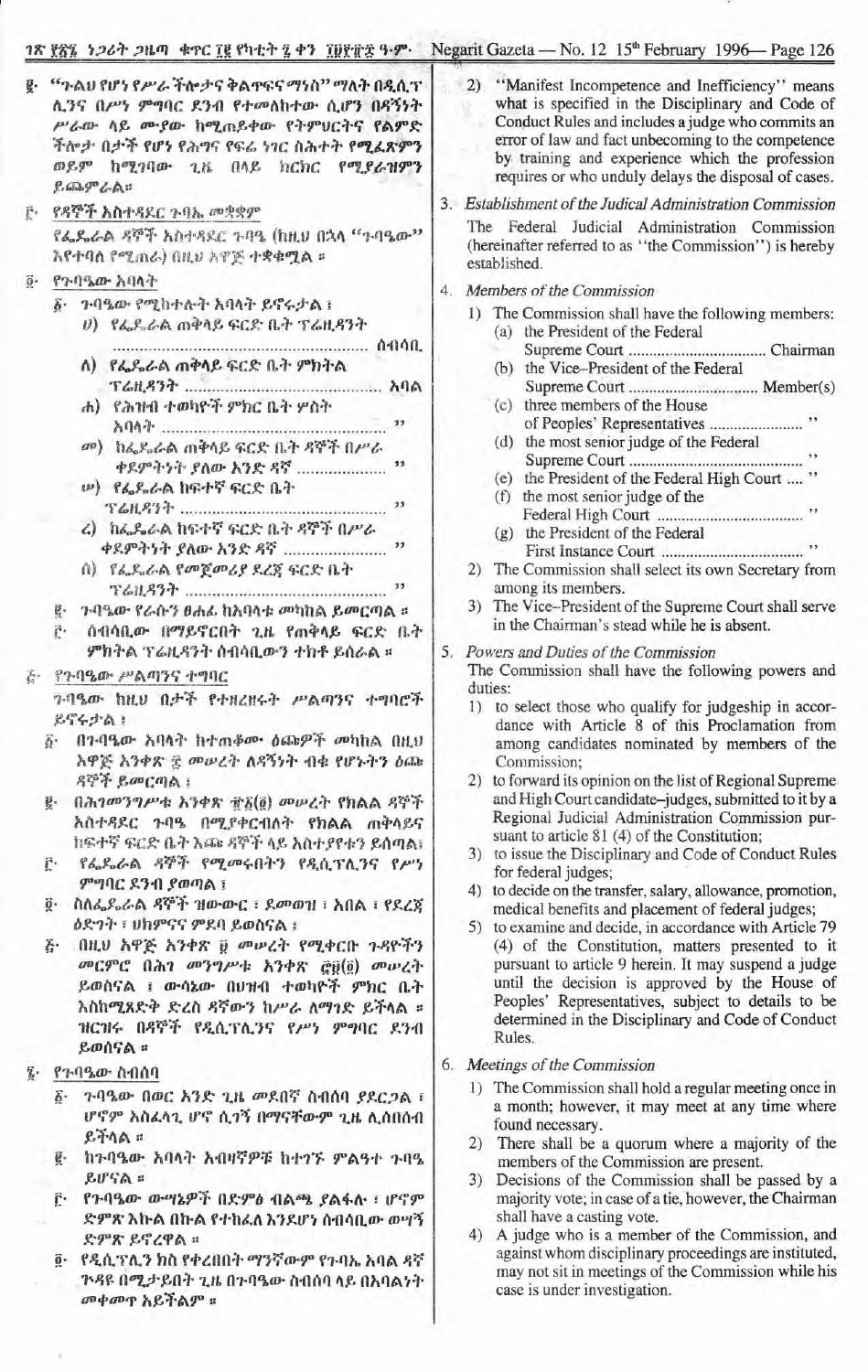|                                | <b>PHU እንቀጽ ንዑስ አንቀጽ <math>(\xi)</math> : <math>(\xi)</math> : <math>(\xi)</math> እና <math>(\xi)</math></b><br>$\ddot{c}$ .<br>ድንጋጌዎች እንደተጠበቁ ሆነው ፡ ጉባዔው የራሱን<br>የስብሰባ ሥነሥርዓት ደንብ ማውጣት ይችላል ፡                                                                                                                                                                                                                      | 5) Without prejudice to the other provisions of this<br>Article, the Commission may draw up its own rules<br>of procedure.                                                                                                                                                                                                                                                                                                                                                                                                                                                            |
|--------------------------------|--------------------------------------------------------------------------------------------------------------------------------------------------------------------------------------------------------------------------------------------------------------------------------------------------------------------------------------------------------------------------------------------------------------------|---------------------------------------------------------------------------------------------------------------------------------------------------------------------------------------------------------------------------------------------------------------------------------------------------------------------------------------------------------------------------------------------------------------------------------------------------------------------------------------------------------------------------------------------------------------------------------------|
| ï۰                             | የጉባዔው ሰብሳቢ ሥልጣንና ተግባር                                                                                                                                                                                                                                                                                                                                                                                              | 7. Powers and Duties of the Chairman                                                                                                                                                                                                                                                                                                                                                                                                                                                                                                                                                  |
|                                | የጉባዔው ስብሳቢ የሚከተሉት ሥልጣንና ተግባሮች ይኖሩታል፣<br>የንባዔውን ጽሕፈት ቤት በበላይነት ይመራል ፡ ይቆጣ<br>ጠራል!<br>የንባዔውን ስብሰባ ይጠራል ፡<br>ë.<br>የንባዔውን ስብሰባ በሊቀ መንበርነት ይመራል !<br>ŕ٠<br>በዚህ አዋጅ አንቀጽ ፩(፩) መሥረት በጉባዔው አባላት<br>$\ddot{\boldsymbol{\theta}}$ .<br>የተጠቆሙትን ግለሰቦች አጭር የሕይወት ታሪክ<br>መግለጫ አዘጋጅቶ ለጉባዔው ያቀርባል ፡ በጉባዔው<br>የተመረጡትን ዕጩ ዳኞች ለጠቅላይ<br>ሚኒስትሩ<br>የቀርባል።                                                                             | The Chairman shall have the following powers and<br>duties:<br>1) to direct, as the superior authority, and supervise the<br>Secretariat of the Commission;<br>2) to convene the meetings of the Commission;<br>3) to preside over the meetings of the Commission;<br>4) to prepare and present to the Commission the profile<br>of candidate-judges nominated by the members of<br>the Commission; present to the Prime Minister<br>candidate-judges selected by the Commission.                                                                                                     |
| ĝ.                             | ለዳኝነት ለመመረጥ የሚያበቁ ሁኔታዎች                                                                                                                                                                                                                                                                                                                                                                                            | Criteria of Election for Judgeship<br>8.                                                                                                                                                                                                                                                                                                                                                                                                                                                                                                                                              |
|                                | የሚከተሉትን ሁኔታዎች የሚያሟላ ማንኛውም ኢትዮ<br>$\ddot{b}$ .<br>ጵያዊ የፌዴራል ዳኛ ሆኖ ሲሾም ይችላል ፡<br>$\theta$ ) ለሕገ መንግሥቱ ታማኝ የሆነ ፡<br>ለ) በሕግ ትምሀርት የሰለጠነ ወይም በልምድ በቂ የሆነ<br>የሕግ ዕውቀት ያለው ፡<br>ሐ) በታታሪነቱ ፡ በፍትሐዊነቱና በሥነ ምግባሩ መልካም<br>ስም የተረፌ ፡<br>መ) በዳኝነት ሙያ ለመሰማራት ፌቃደኛ የሆነ ፡ እና<br>ω) ዕድሜው ከጽਣ ዓመት ያላነሰ ፡፡<br>ማንኛውም ሰው በመንግሥት ሕግ አውጭ ወይም<br>ë.<br>አስፈጻሚ ውስዋ ወይም በማንኛውም የፖለቲካ ድርጅት<br>በአባልነት በሚያነለግልበት ጊዜ አጣምሮ የዳኝነት ሥራ<br>ሲሠራ አይችልም ። | 1) Any Ethiopian who:<br>(a) is loyal to the Constitution;<br>(b) has legal training or acquired adequate legal skill<br>through experience;<br>(c) has a good reputation for his diligence, sense of<br>justice and good conduct;<br>(d) consents to assuming judgeship; and<br>(e) is not under 25 years of age<br>may be appointed as a federal judge.<br>No person may simultaneously assume judgeship<br>2)<br>while serving in the legislative or executive branches<br>of government or while a member of any political<br>organization.<br><b>Termination of Tenure</b><br>9. |
|                                |                                                                                                                                                                                                                                                                                                                                                                                                                    | The tenure of any federal judge may be terminated only                                                                                                                                                                                                                                                                                                                                                                                                                                                                                                                                |
| $\ddot{\boldsymbol{\theta}}$ . | የዳኞች ከሥራ መሰናበት<br>ማንኛውም የፌዴራል ዳኛ ከሥራ የሚሰናበተው በሚከተሱት<br>ምክንያቶች ይሆናል ፡<br>ሥራውን ስመልቀቅ ሲፈልግ የሁለት ወር የጽሑፍ<br>$\ddot{b}$ .<br><i>ማ</i> ስጠንቀቂያ በመስጠተ ፡<br>g· ዕድሜው ስድሣ (፰) ዓመት ሲሞላው ፣<br>i'· በሕመም ምክንያት ተግባሩን በተገቢው ሁኔታ ማከናወን<br>አይችልም ተብሎ ሲወሰን ፣<br>፬· የዲሲፕሊን ዋፋት ሬጽሞ ሲገኝ ፡<br>ጅ - ጉልሀ የሆነ የሥራ ችሎታና ቅልዋፍና አንሶታል ተብሎ<br>ሲወሰን ፤<br>የዳኞች የዲሲፕሊንና የሥነ ምግባር ደንብን ተሳልፎ<br>$\dddot{\mathbf{z}}$ .<br>0.75                        | on the following grounds:<br>upon resignation, subject to a two-month prior<br>1)<br>notice;<br>2) where he has attained the age of 60;<br>3) where it is decided that he is incapable of properly<br>discharging his duties due to illness;<br>4) where he has committed a breach of discipline:<br>5) where it is decided that he is of manifest incom-<br>petence and inefficiency;<br>6) where he has transgressed the Disciplinary and Code<br>of Conduct Rules for judges.<br>10. Lodging of Complaints<br>Any person may lodge a complaint with the Commission                 |
|                                | ፲ አቤቱታ ስለማቅረብ                                                                                                                                                                                                                                                                                                                                                                                                      | against a federal judge having transgressed what is                                                                                                                                                                                                                                                                                                                                                                                                                                                                                                                                   |
|                                | ማንኛውም ሰው በዚሀ አዋጅ አንቀጽ ፱ የተመለከቱትን<br>ተሳልፎ በሚገኝ የፌጼራል ዳኛ ላይ ለጉባዔው አቤቱታ<br>ማቅረብ ይችላል።                                                                                                                                                                                                                                                                                                                                 | provided for under Article 9 herein.<br>11. Oath<br>Judges shall take the following oath prior to assuming                                                                                                                                                                                                                                                                                                                                                                                                                                                                            |
|                                | $76.$ $\phi \Lambda$ $m_{\phi}$<br>ዳኞች ሥራቸውን ከመጀመራቸው በፊት የሚከተለውን ቃለ<br>መሐሳ ይፈጽማሉ ፣<br>እኔ………………በዛሬው ዕለት ………… ፍርድ ቤት<br>ጻኛ በመሆን ተሹሜ ሥራዬን ስጀምር የተጣለብኝን ከፍተኛ<br>ኃላፊነት በታማኝነት ለመፈጸም ቃል እንባለሁ ፡፡                                                                                                                                                                                                                         | their duties:<br>I, — , upon my appointment and assumption<br>of duty as judge of - Court, on this day, pledge to<br>discharge with dedication the heavy responsibility en-<br>trusted to me.                                                                                                                                                                                                                                                                                                                                                                                         |

78 ፻፳፯ ነጋሪት ጋዜጣ ፲፪ የካቲት ፯ ቀን ፲፱፻፹፰ ዓ.ም.

Negarit Gazeta — No.12 15<sup>th</sup> February 1996— Page 127